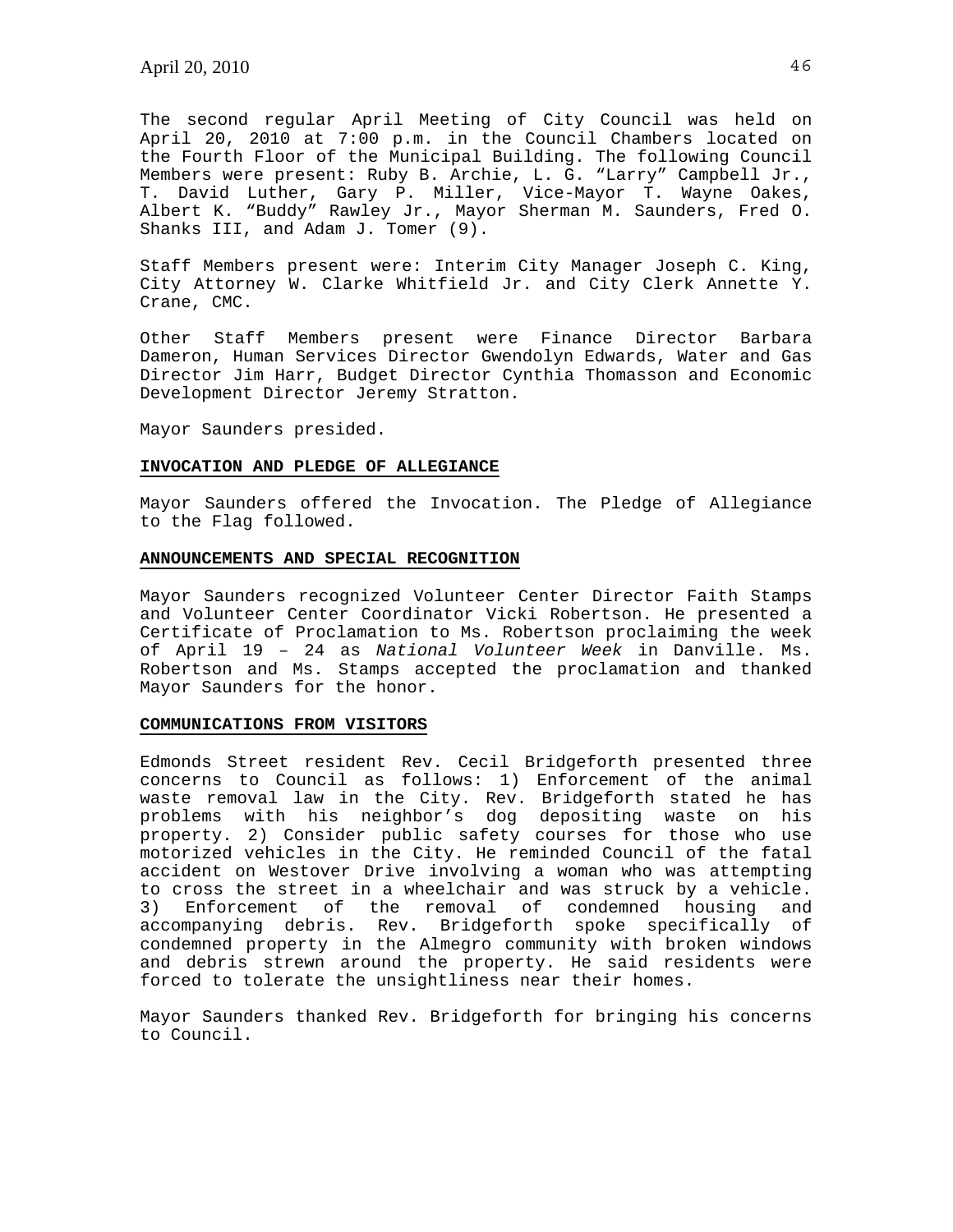## **MINUTES**

Upon Motion by Council Member Archie and second by Council Member Rawley, Minutes of the April 6, 2010 Meeting of City Council were approved as presented. Draft copies had been distributed to Council Members prior to the Meeting.

## **AUTHORIZE ISSUANCE-GENERAL OBLIGATION BONDS-CAPITAL IMPROVEMENTS**

Upon Motion by Council Member Miller and second by Council Member Campbell, an Ordinance entitled:

### ORDINANCE NO. 2010-04.03

AN ORDINANCE AUTHORIZING THE ISSUANCE OF GENERAL OBLIGATION BONDS OF THE CITY OF DANVILLE, VIRGINIA, IN THE MAXIMUM PRINCIPAL AMOUNT OF \$10,240,000 TO FINANCE CAPITAL IMPROVEMENTS TO THE CITY'S WATER, WASTEWATER, GAS AND ELECTRIC SYSTEMS, CAPITAL IMPROVEMENTS TO THE CITY'S TELECOMMUNICATIONS SYSTEM, THE COSTS OF A NEW OPERATIONS CENTER TO SERVE THE UTILITIES DEPARTMENT AND A NEW COMBINED FIRE STATION AND 911 DISPATCH FACILITY

was presented by its First Reading, as required by City Charter, to lie over before final adoption.

Mr. Shanks stated he was eager to receive spreadsheets relating to the proposed bond expenditures so Council Members could review an analysis of the cost and benefits. He spoke specifically of the \$2.5 Million proposed to be used for the nDanville Fiber to the Home project. He felt a joint meeting with the Danville Utility Commission would be helpful in analyzing the costs, benefits and revenue streams for that project.

## **BUDGET AMENDMENT-FY 2010-DOMESTIC VIOLENCE VICTIMS PROGRAM**

Upon Motion by Council Member Rawley and second by Vice-Mayor Oakes, an Ordinance entitled:

### ORDINANCE NO. 2010-04.04

AN ORDINANCE AMENDING THE FISCAL YEAR 2010 BUDGET APPROPRIATION ORDINANCE TO PROVIDE FOR A GRANT FROM THE STATE FOR A DOMESTIC VIOLENCE PROGRAM GRANT IN THE AMOUNT OF \$39,976 AND APPROPRIATING SAME

was presented by its First Reading, as required by City Charter, to lie over before final adoption.

## **BUDGET AMENDMENT-FY 2010-BILL & MELINDA GATES STATE LIBRARY GRANT**

Upon Motion by Council Member Campbell and second by Council Member Archie, an Ordinance entitled: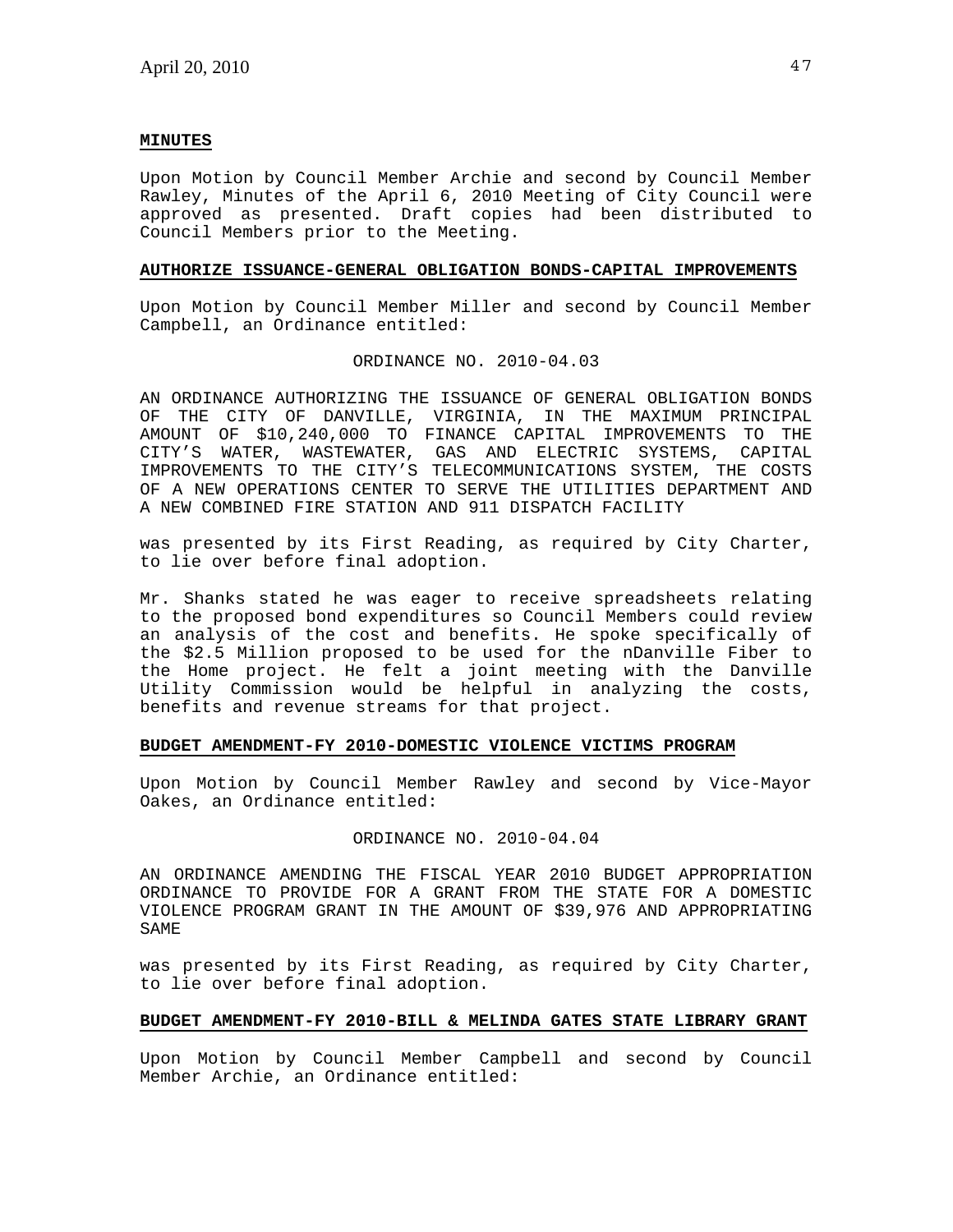# ORDINANCE NO. 2010-04.05

AN ORDINANCE AMENDING THE FISCAL YEAR 2010 BUDGET APPROPRIATION ORDINANCE TO PROVIDE FOR A GRANT FROM THE VIRGINIA STATE LIBRARY ON BEHALF OF BILL AND MELINDA GATES IN THE AMOUNT OF \$9,100 AND A LOCAL SHARE IN THE AMOUNT OF \$9,100 FOR A TOTAL APPROPRIATION OF \$18,200 AND APPROPRIATING SAME

was presented by its First Reading, as required by City Charter, to lie over before final adoption.

# **BUDGET AMENDMENT-FY 2010-TOBACCO REGION OPPORTUNITY FUND**

Upon Motion by Vice-Mayor Oakes and second by Council member Rawley, an Ordinance entitled:

### ORDINANCE NO. 2010-04.06

AN ORDINANCE AMENDING THE FISCAL YEAR 2010 BUDGET APPROPRIATION ORDINANCE BY INCREASING REVENUES FROM THE TOBACCO REGION OPPORTUNITY FUND FOR ECONOMIC DEVELOPMENT INCENTIVE PACKAGES FOR AN APPROPRIATION IN THE AMOUNT OF \$640,000 AND APPROPRIATING THE SAME

was presented by its First Reading, as required by City Charter, to lie over before final adoption.

Mr. Shanks stated these funds would be used to create approximately 225 new jobs in Danville. In response to Mr. Shanks, Economic Development Director Jeremy Stratton advised the funds would be used for assisting Project Verdio (Ecomnets) and Batoli Sportswear with locating in Danville and benefit the expansion of Riverside Roof Truss.

## **AGREEMENT BETWEEN CITY & VDOT - ROBERTSON BRIDGE PROJECT**

Council Member Rawley moved adoption of a Resolution entitled:

### RESOLUTION NO. 2010-04.02

A RESOLUTION AUTHORIZING AND APPROVING AN AGREEMENT BETWEEN THE CITY OF DANVILLE AND THE COMMONWEALTH OF VIRGINIA, DEPARTMENT OF TRANSPORTATION, PROVIDING FOR THE ADJUSTMENT OF GAS AND WATER FACILITIES TO ALLOW FOR CONSTRUCTION OF A NEW GEORGE W. ROBERTSON BRIDGE FROM PIEDMONT DRIVE TO MEMORIAL DRIVE, DANVILLE, VIRGINIA.

The Motion was second by Vice-Mayor Oakes and carried by the following vote:

| VOTE: | $9 - 0$                                          |
|-------|--------------------------------------------------|
| AYE:  | Archie, Campbell, Luther, Miller, Oakes, Rawley, |
|       | Saunders, Shanks and Tomer (9)                   |
| NAY:  | None $(0)$ .                                     |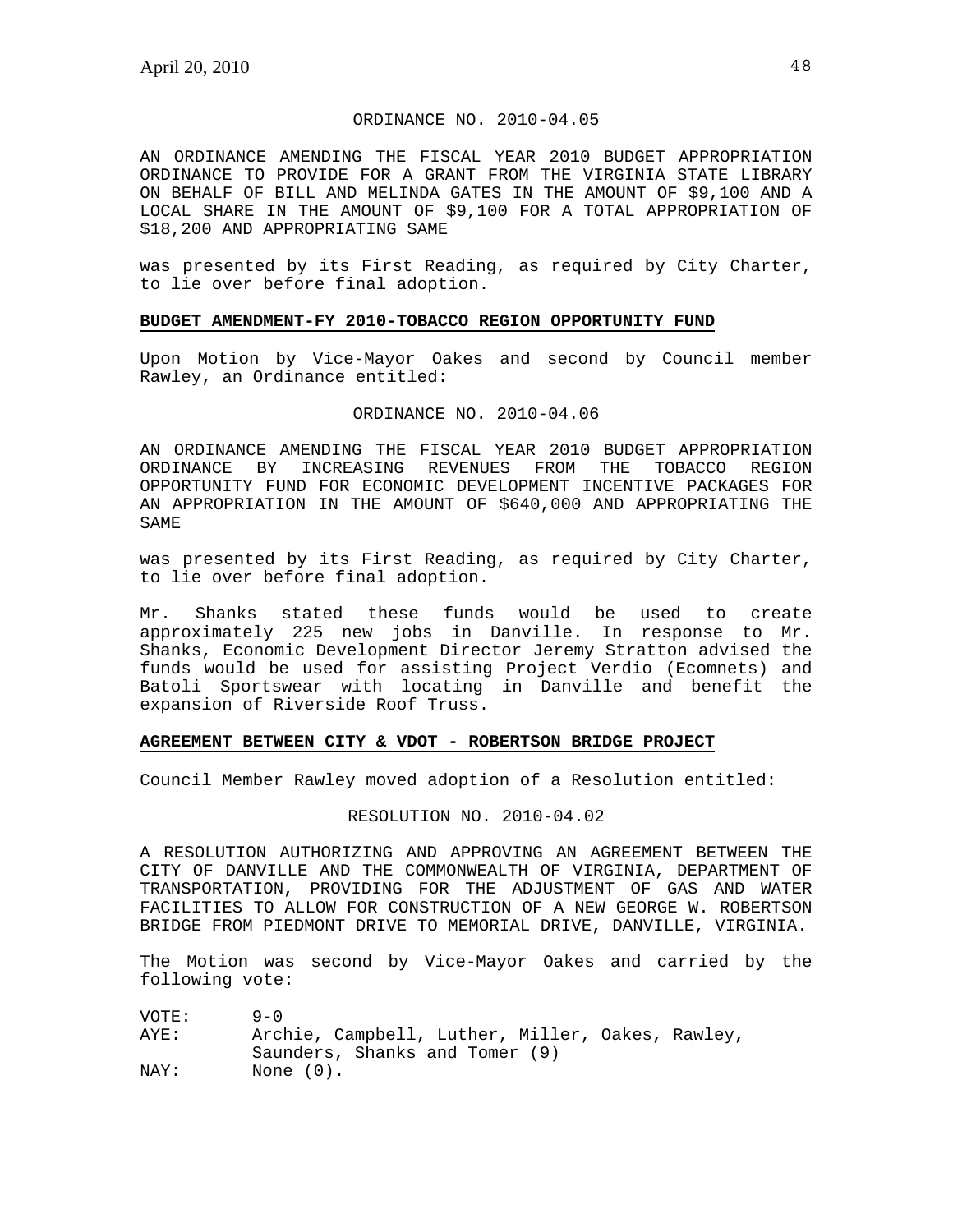## **BUDGET AMENDMENT-FY 2010-VDOT & CITY–ROBERTSON BRIDGE PROJECT**

Upon Motion by Council Member Archie and second by Council Member Shanks, an Ordinance entitled:

# ORDINANCE NO. 2010-04.07

AN ORDINANCE AMENDING THE FISCAL YEAR 2010 BUDGET APPROPRIATION ORDINANCE TO PROVIDE FOR CONTRIBUTION-IN-AID FROM THE VIRGINIA DEPARTMENT OF TRANSPORTATION (VDOT) IN THE AMOUNT OF \$105,680 AND TRANSFERS TO COVER LOCAL FUNDING IN THE AMOUNT OF \$595,643 FOR REPLACEMENT OF WATER AND GAS LINES FOR THE ROBERTSON BRIDGE PROJECT AND APPROPRIATING SAME

was presented by its First Reading, as required by City Charter, to lie over before final adoption.

## **CHANGE POWER COST ADJUSTMENT & PURCHASE GAS ADJUSTMENT ACCOUNTS**

Council Member Shanks moved adoption of an Ordinance entitled:

## ORDINANCE NO. 2010-04.08

AN ORDINANCE CHANGING THE POWER COST ADJUSTMENT ACCOUNT AND THE PURCHASE GAS ADJUSTMENT ACCOUNT FROM \$500,000 TO \$2 MILLION PER FUND.

Council Member Tomer seconded the Motion.

Interim City Manager Joe King clarified that to the fullest extent possible, revenues and expenditures are trued-up by the end of each fiscal year. The mechanism used to remedy this is a periodic cost adjustment added to consumption billings. He explained that for many years, the City had adhered to the practice of restricting these periodic adjustments so that no more than \$500,000 is either over- or under-collected at any time during the year. The cost of energy is much higher now than when the current policy was adopted and the proposed \$2,000,000 limit would allow adjustments to be smoothed out during the year to help stabilize utility billings. Mr. King advised that in addition to raising the adjustment limits for both Gas and Electric funds, it is recommended the modified practice be formally approved by City Council so the practice will become a part of the City's fiscal policies.

Mr. King emphasized the higher limit would not cause energy costs to rise and that it is hoped at year's end, revenues and expenditures would be balanced out.

The Ordinance was adopted by the following vote:

| VOTE: | $9 - 0$                                          |
|-------|--------------------------------------------------|
| AYE:  | Archie, Campbell, Luther, Miller, Oakes, Rawley, |
|       | Saunders, Shanks and Tomer (9)                   |
| NAY:  | None (0).                                        |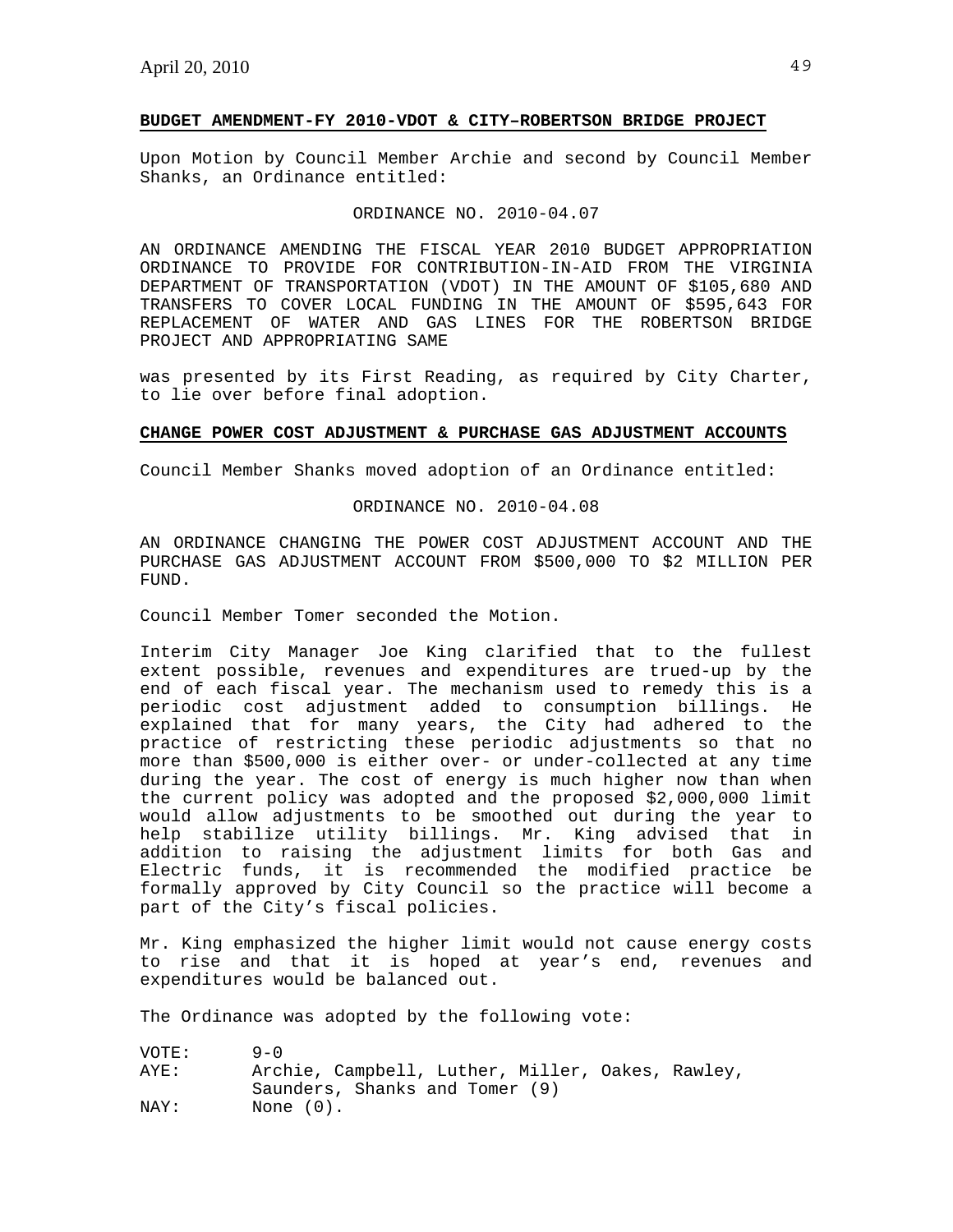#### **COMMUNICATIONS**

Mr. King called attention to a communication from the City Manager's office concerning the City's review of Dan River Safety Issues. Staff felt a review was necessary following the tragic drowning of five-year-old Kolton Karnes at the Brantley Dam last week. The communication stated the City has established a task force of municipal departments and consultants to evaluate structural modifications that could reduce risks of accidents. In the meantime, Mr. King directed City staff to post additional safety signs and barriers along the Riverwalk Trail and to conduct a safety assessment of the five municipally- and privately-owned dams on the Dan River located in Danville. Dewberry and Davis engineers will assist staff members in this effort.

In response to Mr. Luther, Interim City Manager King stated the Schoolfield Dam is privately owned, the Brantley and Union Street Dams are owned by the City, and ownership of the other two is uncertain at this time.

Council Member Tomer suggested Council might adopt an Ordinance to restrict fishing on the top of dams and that fishing occur within a certain number of feet from the dam.

City Attorney Whitfield agreed to research the State Code to see if such an Ordinance would meet State Code requirements.

Dr. Miller spoke in favor of getting rid of the Brantley Dam. He said he was a certified diver and had dived into caves and shipwrecks. He said he would not go near that area of the dam - those divers barely got out alive.

City Clerk Crane reminded Council the first monthly meeting in May has been changed to Thursday, May 6. Councilmanic and School Board elections take place on Tuesday, May 4.

There was no communication from City Attorney Clarke Whitfield.

### **ROLL CALL**

Each Council Member expressed condolences to the family and friends of young Kolton Karnes.

Council Members expressed sincere appreciation to all public Safety workers who tried to save the young boy's life. Some nearly lost their own lives in an attempt to get the child out of the hydraulic force at the dam.

Mrs. Archie thanked Mr. King for forming the task force and encouraged everyone to vote on Tuesday, May 4.

Mayor Saunders advised that due to the closing of DOVES, the former local domestic violence shelter, his office was working